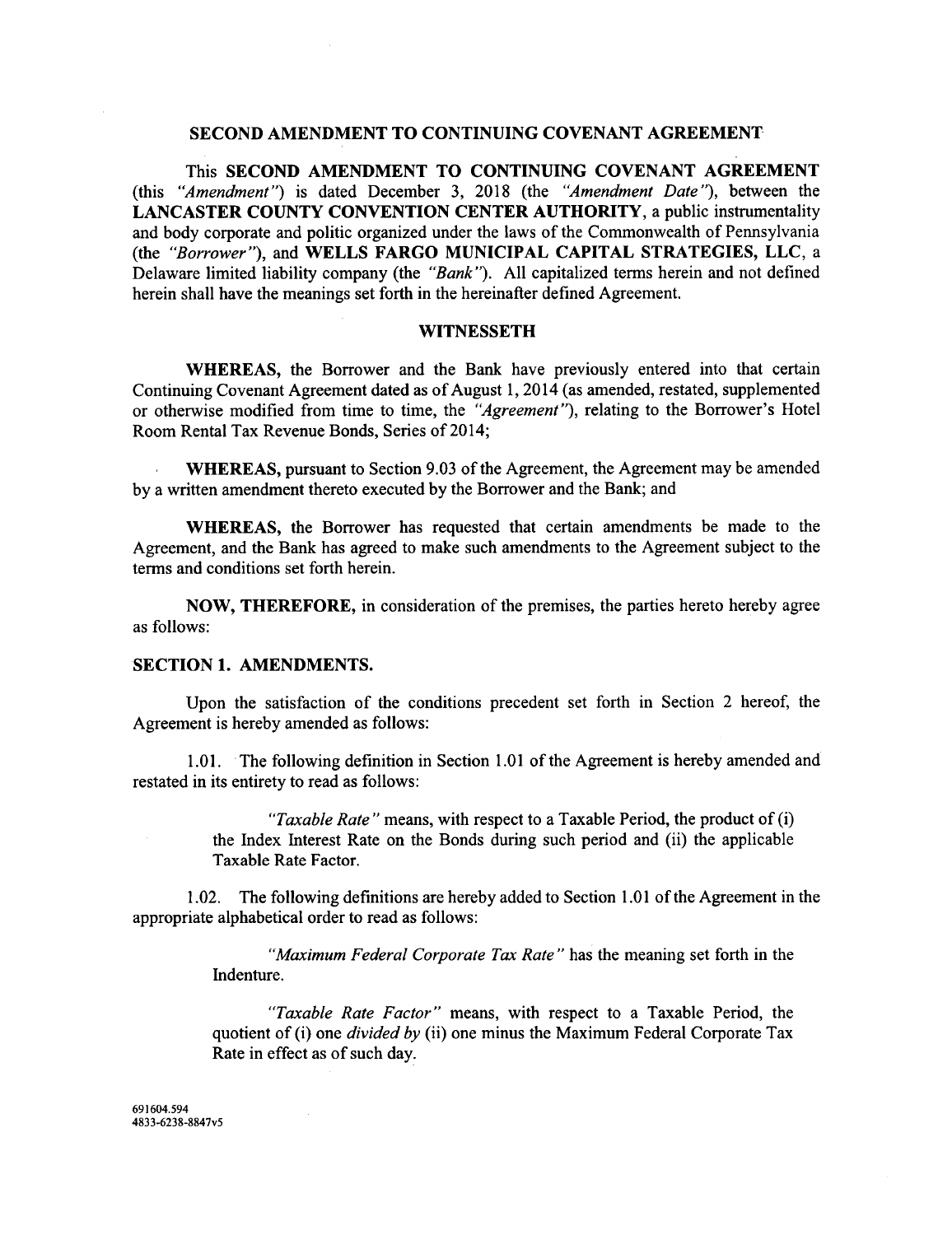1.03. Section 7.01(m) of the Agreement is hereby amended and restated in its entirety to read as follows:

(m) the long-term unenhanced rating assigned to general obligation debt of the County shall have been downgraded below "Baa3" by Moody's or "BBB-" by S&P or shall have been withdrawn or suspended.

1.04. Section 7.02(b) of the Agreement is hereby amended and restated in its entirety to read as follows:

(b) Notwithstanding the provisions of Section 7.02(a)(i) or 7.02(a)(ii),  $(x)$ the Bank shall not cause a mandatory tender or acceleration of the Bonds as described in Section 7.02(a)(i) or 7.02(a)(ii) until seven (7) days after the occurrence of an Event of Default specified in Section 7.01(a), 7.01(g), 7.01(h)(i), 7.01(h)(ii) or 7.01(i) and (y) the Bank shall notify the Borrower of a mandatory tender or acceleration at least one hundred eighty (1 80) days prior thereto in the case of any Event of Default not specified in the immediately preceding clause (x). Notwithstanding the foregoing sentence of this Section 7.02(b), (i) if any other holder of Debt or any counterparty under any Swap related thereto has the right to cause such Debt to be immediately due and payable (whether by repurchase, mandatory tender, mandatory redemption, acceleration or otherwise) on a date earlier than, or pursuant to a notice period which is shorter than what is set forth in the first sentence of this Section 7.02(b) in connection with a default related to such Debt, then the Bank shall automatically have such right or shorter notice period, as applicable, or (ii) if any other holder or credit enhancer of Debt or any counterparty under any Swap related thereto causes any such Debt or other obligations of the Borrower to become immediately due and payable, the Bank may immediately, without notice, avail itself of the remedies set forth in Section 7.02(a)(i) or 7.02(a)(ii) hereof and/or declare or cause to be declared the unpaid principal amount of all outstanding Bonds, all interest accrued and unpaid thereon, and all other amounts owing or payable hereunder to be immediately due and payable.

1.05. The notice information of the Bank in Section 9.05 of the Agreement is hereby amended and restated in its entirety to read as follows:

| The Bank: | Wells Fargo Municipal Capital Strategies, LLC |  |
|-----------|-----------------------------------------------|--|
|           | c/o Wells Fargo Bank, National Association    |  |
|           | 123 Broad Street                              |  |
|           | MAC Y1379-159                                 |  |
|           | Philadelphia, Pennsylvania 19109              |  |
|           | Attention: James Conville                     |  |
|           | Facsimile: (215) 670-4465                     |  |
|           | $(215) 670 - 4481$<br>Telephone:              |  |
|           |                                               |  |

1.06. Article IX of the Agreement is hereby amended by the addition of a new Section 9.19 thereto to read as follows: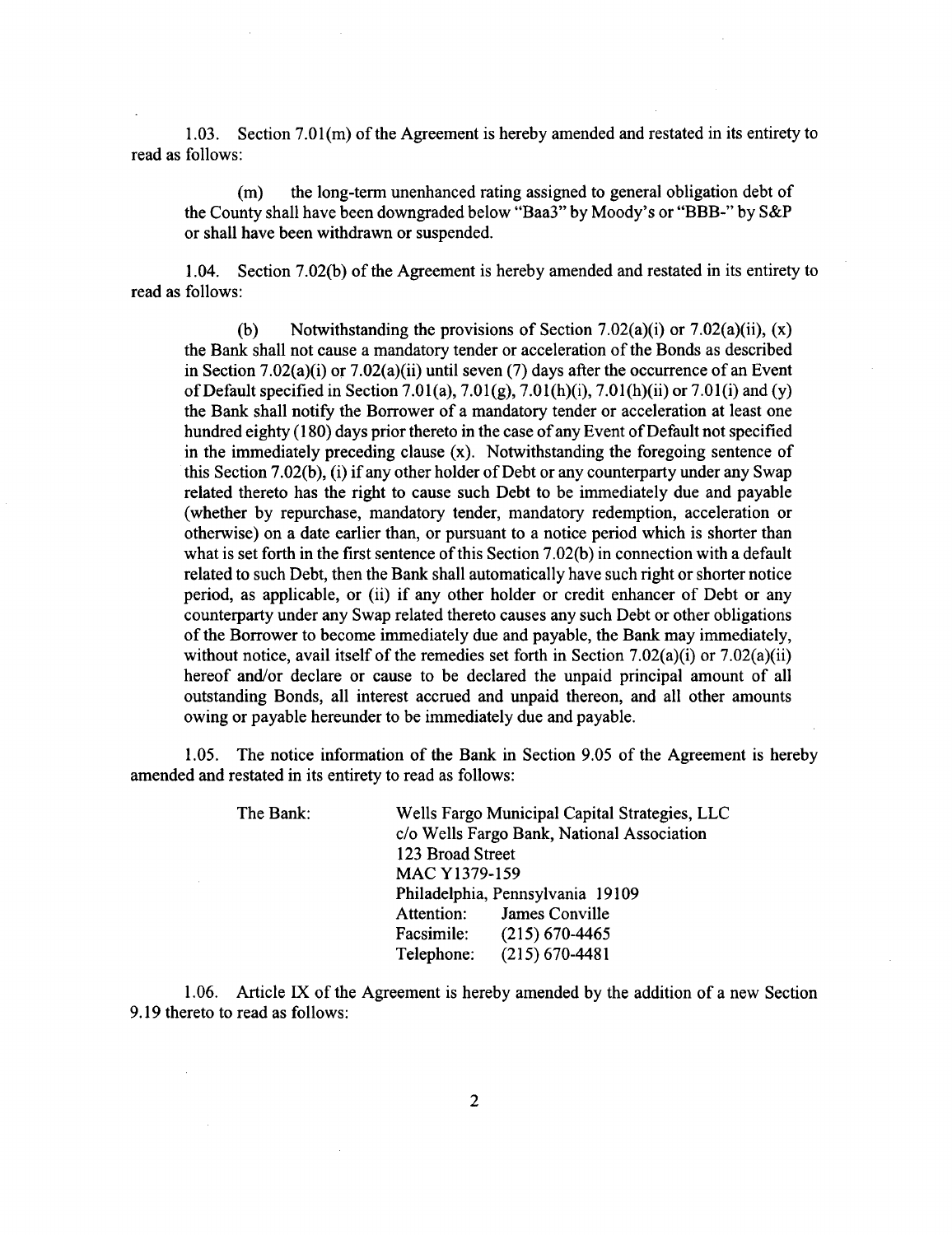*Section 9.19. No Advisory or Fiduciary Responsibility. In* connection with all aspects of the transactions contemplated by this Agreement and the Related Documents (including in connection with any amendment, waiver or other modification of this Agreement or of any Related Document), the Borrower acknowledges and agrees that: (a)(i) any arranging, structuring and other services regarding this Agreement and the Related Documents provided by the Bank or any Affiliate of the Bank are arm's length commercial transactions between the Borrower on the one hand, and the Bank and any Affiliate of the Bank on the other hand, (ii) the Borrower has consulted its own legal, accounting, regulatory and tax advisors to the extent it has deemed appropriate, and (iii) the Borrower is capable of evaluating, and understands and accepts, the terms, risks and conditions of the transactions contemplated by this Agreement and the Related Documents; (b)(i) the Bank and each Affiliate of the Bank is and has been acting solely as a principal and has not been, is not, and will not be acting as an advisor, agent or fiduciary for the Borrower or any other Person and (ii) neither the Bank nor any Affiliate of the Bank has any obligation to the Borrower with respect to the transactions contemplated by this Agreement and the Related Documents, except those obligations expressly set forth herein; and (c) the Bank and each Affiliate of the Bank may be engaged in a broad range of transactions that involve interests that differ from those of the Borrower, and neither the Bank nor any Affiliate of the Bank has any obligation to disclose any of such interests to the Borrower. To the fullest extent permitted by Applicable Laws, the Borrower hereby waives and releases any claims that it may have against the Bank and each Affiliate of the Bank with respect to any breach or alleged breach of agency or fiduciary duty in connection with any aspect of the transactions contemplated by this Agreement and the Related Documents.

### **SECTION 2. CONDITIONS PRECEDENT.**

This Amendment shall be effective as of the Amendment Date subject to the satisfaction of or waiver by the Bank of all of the following conditions precedent:

2.01. Delivery by the Borrower to the Bank of an executed counterpart of this Amendment.

2.02. Delivery by the Borrower to the Bank of an executed First Supplemental Trust Indenture dated as of December 3,2018, between the Borrower and the Trustee.

2.03. Receipt by the Bank of (a) an authorizing resolution of the governing body of the Borrower approving this Amendment and the other matters contemplated hereby and thereby and (b) a closing certificate executed by an Authorized Representative certifying the name and signature of the person authorized to execute and deliver, on behalf of the Borrower, this Amendment and the other matters contemplated hereby, in form and substance satisfactory to the Bank.

2.04. Receipt by the Bank of an opinion of Bond Counsel in form and substance satisfactory to the Bank.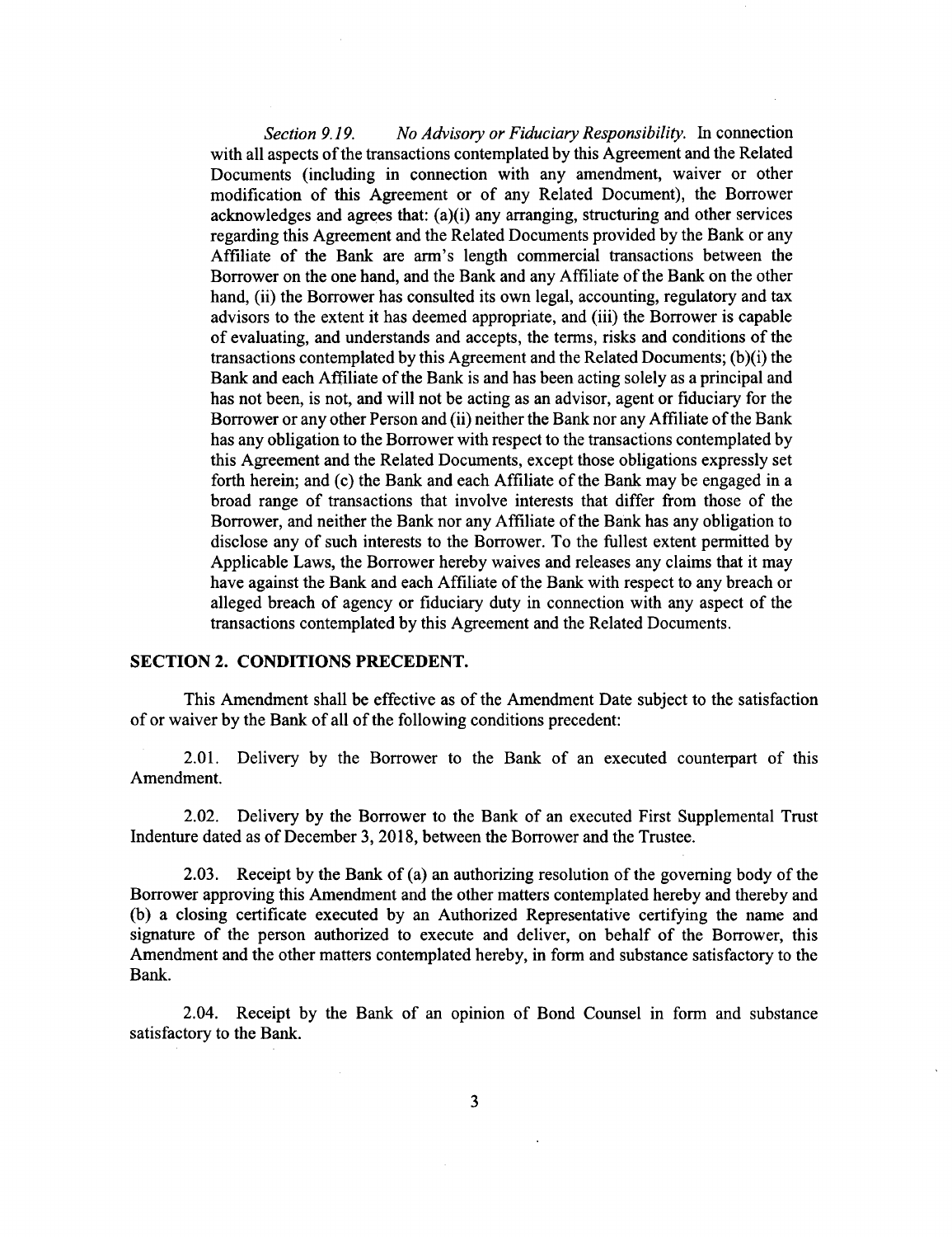2.05. Receipt by the Bank of the letter from Discover Lancaster to the County Treasurer irrevocably directing the County Treasurer to direct 100% of Revenues to the Borrower for an additional five year period.

2.06. Payment to counsel to the Bank on or before the Amendment Date of the reasonable legal fees and expenses of counsel to the Bank.

2.07. All other legal matters pertaining to the execution and delivery'of this Amendment shall be reasonably satisfactory to the Bank and its counsel.

### **SECTION 3. REPRESENTATIONS AND WARRANTIES OF THE BORROWER.**

3.01. The Borrower hereby represents and warrants that the following statements are true and correct as of the Amendment Date:

(a) the representations and warranties of the Borrower contained in Article V of the Agreement and in each of the other Related Documents are true and correct on and as of the Amendment Date as though made on and as of such date;

(b) no Default or Event of Default has occurred and is continuing or would result from the execution of this Amendment; and

(c) no petition by or against the Borrower has at any time been filed under the United States Bankruptcy Code or under any similar law.

3.02. In addition to the representations given in Article V of the Agreement, the Borrower hereby represents and warrants as follows:

(a) the execution, delivery and performance by the Borrower of this Amendment and the Agreement, as amended hereby, are within its powers, have been duly authorized by all necessary action and do not contravene any law, rule or regulation, any judgment, order or decree or any contractual restriction binding on or affecting the Borrower;

(b) no authorization, approval or other action by, and no notice to or filing with, any governmental authority or regulatory body is required for the due execution, delivery and performance by the Borrower of this Amendment or the Agreement, as amended hereby; and

(c) this Amendment and the Agreement, as amended hereby, constitute legal, valid and binding obligations of the Borrower enforceable against the Borrower in accordance with their respective terms, except that (i) the enforcement thereof may be limited by bankruptcy, reorganization, insolvency, liquidation, moratorium and other laws relating to or affecting the enforcement of creditors' rights and remedies generally, as the same may be applied in the event of the bankruptcy, reorganization, insolvency, liquidation or similar situation of the Borrower, and (ii) no representation or warranty is expressed as to the availability of equitable remedies.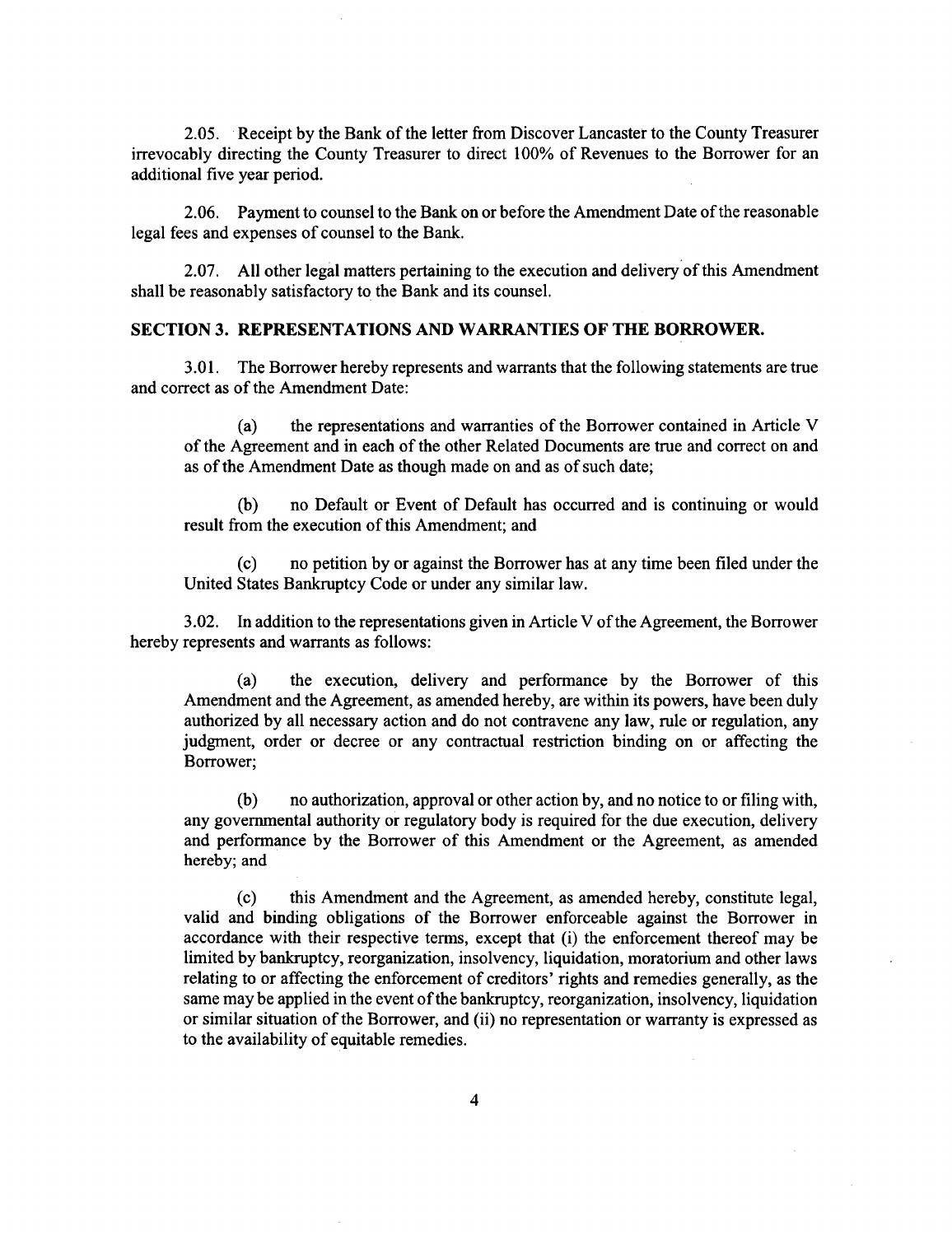#### **SECTION 4. MISCELLANESOUS.**

**4.01.** Except as specifically amended herein, the Agreement shall continue in full force and effect in accordance with its terms. Reference to this Agreement need not be made in any note, document, agreement, letter, certificate, the Agreement or any communication issued or made subsequent to or with respect to the Agreement, it being hereby agreed that any reference to the Agreement shall be sufficient to refer to, and shall mean and be a reference to, the Agreement, as hereby amended. In case any one or more of the provisions contained herein should be invalid, illegal or unenforceable in any respect, the validity, legality and enforceability of the remaining<br>provisions contained herein shall not in any way be affected or impaired hereby. THIS provisions contained herein shall not in any way be affected or impaired hereby. AMENDMENT SHALL BE GOVERNED BY, AND CONSTRUED IN ACCORDANCE WITH, THE LAWS OF THE COMMONWEALTH, WITHOUT GIVING EFFECT TO CONFLICTS OF LAWS PROVISIONS.

**4.02.** This Amendment may be simultaneously executed in several counterparts, each of which shall be an original and all of which shall constitute but one and the same instrument.

[Remainder of page intentionally left blank.]